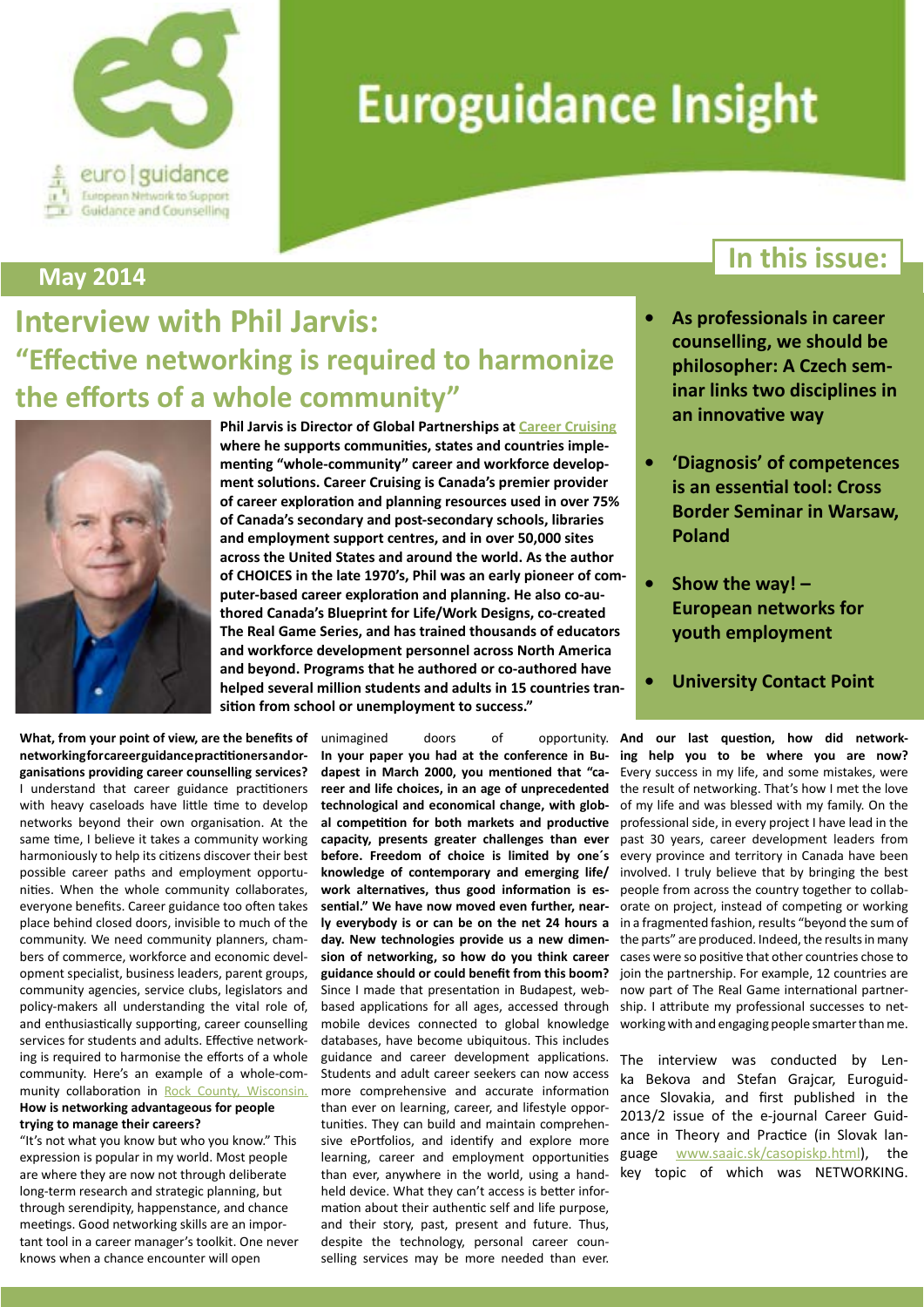### **As professionals in career counselling, we should be philosophers:** A Czech seminar links two disciplines in an innovative way.



**When searching for possible solutions, it can be useful to look beyond our previous experience, examine connections between our actions and learn the art of asking questions. Career counsellors have some knowledge of this type of change.** This was one of the main conclusions of a seminar held in the Czech Euroguidance Centre in September, 2013. The Inspiration for this focus of the Czech Euroguidance Centre`s activities in 2013 came from the IAEVG conference – Career guidance for Social Justice, Prosperity and Sustainable Employment – Challenges for the 21st Century, which was held in October 2012 in Mannheim. The highlight was a seminar, which would address career counselling in a broader context. The seminar was launched by the Czech philosopher, Anna Hogenová. She defined her lecture as a philosophical letter, in which she anchored today's performance-based society in a philosophical context. As people join the rat race, trying to achieve higher and higher levels of performance, they fail to wonder why performance is so important for them, and who determines its focus. For a person to identify his/her own merits, (s)he must ask him/ herself questions that are troubling and frightening. A similarform of interrogation should also come into play when people try to understand society as a whole; we must look on the problems of our age - such as high levels of unemployment- as responses to hidden questions to which these phenomena are the answers. The Czech philosopher Josef Šmajs talked about the topic of changes in our contemporary society, which lead to man's detachment from traditional forms of work. Since the beginning of human existence, work has linked people with nature, providing them with fulfilment and harmony. Current forms of work do not benefit either man or nature. The fields in which we work are divorced from basic needs and human understanding. Our work is increasingly more efficient and more perfect, but we are less and less aware of what its purpose is. Education and career counselling must bring an understanding of what people are doing in this world we have created and where we are heading together. The last paper was given by the publicist, Alena Wagnerová. She presented a European initiative for the introduction of an unconditional basic income. This means "giving each resident of a given state or another society, regularly, the same sum of money, which is not a reward for work done and whose purpose is to secure existential needs, ensuring an existence worthy of human dignity, as is enshrined in the Universal Declaration of Human Rights". The greatest obstacle to its introduction can be seen in our own ideas about the world of work. In our minds, any income is associated with the sale of labour on the labour market. This conviction is well captured in the saying – "(s)he who does not work, shall not eat". In summary, when searching for possible solutions, people have to be willing to think beyond ideas derived from their experience, to look for connections between their actions and learn the art of asking questions. Career counsellors have an insight into this type of change.

*Alice Müllerová, Euroguidance Czech Republic*

#### **'Diagnosis' of competences is an essential tool** Cross Border Seminar in Warsaw, Poland

**Every career counsellor knows the importance of an appropriate 'diagnosis'. Although the aim of counselling is to be the contact with the client, 'diagnosis' is the tool a counsellor's work needs to be based on. For this reason the Euroguidance Centre Poland organised a seminar on "Competences, methods, techniques and diagnostic tools" which took place in Warsaw in May, 2013.**

It is extremely difficult to analyse the potential of a client. Nevertheless, it is an important stage during a counselling process. First of all, the specialist must know the competences he wants to explore, and thereafter try to choose the appropriate method(s). Being aware of this challenge, which the counsellors face nearly every day, the Cross Border Working Group initiated a seminar on "Competences, methods, techniques and diagnostic tools" which was organized and carried out by the Euroguidance Centre Poland.

The main aim of the seminar was to explain the meaning and importance of competences as well as to debate the available techniques and tools which may be appropriate.

Almost a hundred counsellors from 10 countries (Austria, Croatia, Czech Republic, Germany, Hungary, Poland, Romania, Slovakia, Slovenia and Switzerland) participated in the seminar.

At the beginning of the opening session, Poland's educational and guidance system was introduced, followed by a discussion on competences and an exchange of views. The career guidance service in Poland's Public Employment Services was subsequently presented. In the aftermath, participants had the opportunity to learn from good practices presented by experts from the 10 countries in 20 workshops. Further information about these can be found at [http://www.euroguidance.pl/cbs/index.php?id=materials.](http://www.euroguidance.pl/cbs/index.php%3Fid%3Dmaterials) 

It was generally agreed that an appropriate 'diagnosis' of competences is an important tool in modern labour markets. It has also been acknowledged that there is a need to broaden this topic, especially on soft skills. There is consensus that the better the 'diagnosis', the easier it is for a client to create own career. We hope that Cross Border Seminar in Warsaw was fruitful and inspiring for further work. How will it turn out next year? We'll know soon.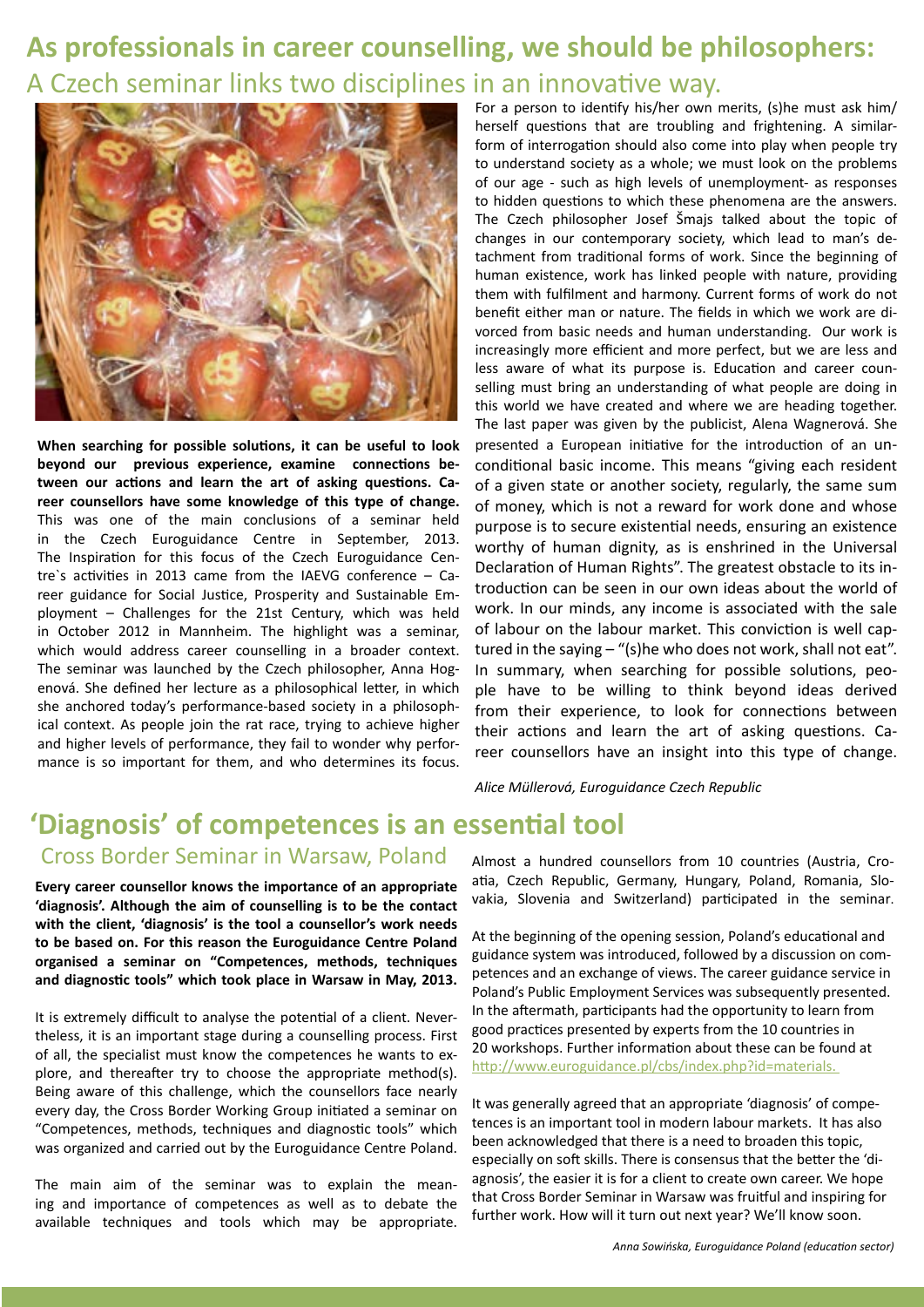#### **Show the way! – European networks for youth employment**

Joint conference in Hungary



**Show the way! – European Networks for Youth Employment was the title of a conference organised by Eurodesk, EURES, Euroguidance and Europass networks which took place in Budapest, 28 November 2013. The idea of organising a joint conference of the Hungarian Eurodesk, EURES, Euroguidance and Europass networks arose during the Learning by Leaving II conference in Uppsala in 2012. The event linked the theory and practice from the fields of employment, youth and education with the primary objective of sharing those supporting and development tools, methods, programmes and information already available at the EU networks.** During the discussions the participants seemed to agree that

tors, participated, most of them professionals assisting young competences and strengths and they also have to set up aims people who intend and plan to enter the labour market. for themselves. Top-down initiatives are still necessary because The opening speech was held by Róbert Komáromi, the these can support a youngster in finding a job. However, young General Director of the National Labour Office, who em-people need to be aware of their opportunities and be firm phasised the importance of the conference as it provided and creative in order to find their way in the labour market. an opportunity for the experts of the four networks to discuss common topics and also to find ways of future cooper-In the spring of 2014 the four networks appeared with a comation. Common work and constructive partnerships would mon stand as 'European Networks for Youth Employment' at be necessary, particularly during the implementation of the the biggest job fairs in Hungary and managed to reach the Youth Guarantee Programme in the convergence regions(\*). youth target group with a more comprehensive approach. László Andor, the European Commissioner for Employment, Social Affairs and Inclusion, expressed that the youth unemployment situation in Europe was a crucial issue and had been a top priority for the EU for a number of years. The Youth Guarantee schemes come at a price but the cost of doing nothing would be far higher. The discussion part of the conference dealt with target groups of youngsters entering the labour market in the near future, youngsters studying in secondary and tertiary education and unemployed youngsters. Topics such as career orientation and guidance for the youngsters, national and European-lev el measures on the fields of youth employment and young entrepreneurs and start-ups were very prominent in the programme.

*(\*) Regions where the GDP is less than 75% of the average GDP of EU-25).*

The topics were discussed in the framework of presentations, panel discussions and methodology workshops based on the good practices available from the contributing networks. The organisers also integrated the methodology of graphic facilitation so the results became also visual (see picture).



Around 180 people, from both the public and the private sec-find a good workplace they have to be well aware of their own young job-seekers need to change their approach. In order to

| Summary<br>and |            | more | information |       | about |
|----------------|------------|------|-------------|-------|-------|
| the            | conference | can  | be          | found | here. |